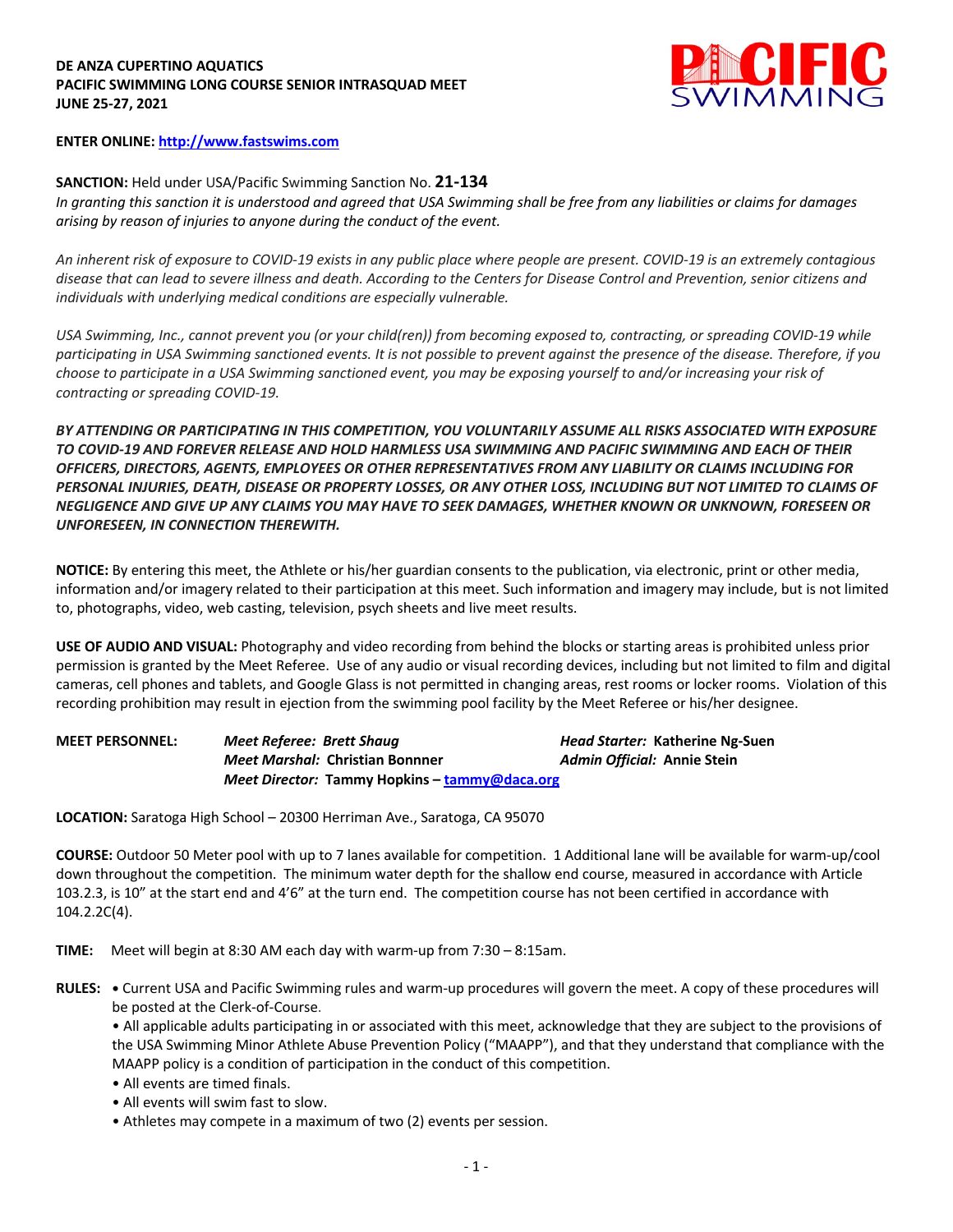• Entries will be accepted until the number of athletes entered meets the maximum allowed capacity as determined by local and facility health guidelines.

**•** If local conditions warrant it the Meet Referee, with the concurrence of the Meet Director, may require a mandatory scratch down. Immediate cash refunds will be made for any mandatory scratches.

• The local facilities guidelines, restrictions and interpretations of the local public health guidelines shall be followed at this meet.

• **All Coaches and Officials must wear their USA Swimming membership cards in a visible manner.** 

**UNACCOMPANIED ATHLETES:** Any USA Swimming Athlete-Member competing at the meet must be accompanied by a USA Swimming Member-Coach for the purposes of Athlete supervision during warm-up, competition and warm-down. If a Coach-Member of the Athlete's USA Swimming Club does not attend the meet to serve in said supervisory capacity, it is the responsibility of the Athlete or the Athlete's legal guardian to arrange for supervision by a USA Swimming Member-Coach. The Meet Director or Meet Referee may assist the Athlete in making arrangements for such supervision; however, it is recommended that such arrangements be made in advance of the meet by the Athlete's USA Swimming Club Member-Coach.

**RACING STARTS:** Athletes must be certified by a USA Swimming member-coach as being proficient in performing a racing start or must start the race in the water. It is the responsibility of the Athlete or the Athlete's legal guardian to ensure compliance with this requirement.

**RESTRICTIONS:** • Smoking and the use of other tobacco products is prohibited on the pool deck, in the locker rooms, in spectator

- seating, on standing areas and in all areas used by Athletes, during the meet and during warm-up periods.
- Sale and use of alcoholic beverages is prohibited in all areas of the meet venue.
- No glass containers are allowed in the meet venue.
- No propane heater is permitted except for snack bar/meet operations.
- All shelters must be properly secured.
- Deck Changes are prohibited.

• Destructive devices, to include but not limited to, explosive devices and equipment, firearms (open or concealed), blades, knives, mace, stun guns and blunt objects are strictly prohibited in the swimming facility and its surrounding areas. If observed, the Meet Referee or his/her designee may ask that these devices be stored safely away from the public or removed from the facility. Noncompliance may result in the reporting to law enforcement authorities and ejection from the facility. Law enforcement officers (LEO) are exempt per applicable laws.

• Operation of a drone, or any other flying apparatus, is prohibited over the venue (pools, Athlete/Coach areas, Spectator areas and open ceiling locker rooms) any time Athletes, Coaches, Officials and/or Spectators are present.

• Per COVID-19 facility protocols, spectators shall not be permitted on the pool deck. Parents may view their athlete's races from outside the pool fencing and must wear masks/maintain social distance at all times. Should updated facility restrictions allow for limited spectators on the pool deck, Meet Management will notify participants of new allowances.

**ELIGIBILITY:** • Athletes must be current members of USA Swimming and enter their name and registration number on the meet entry card as they are shown on their Registration Card. If this is not done, it may be difficult to match the Athlete with the registration and times database. The meet host will check all Athlete registrations against the SWIMS database and if not found to be registered, the Meet Director shall accept the registration at the meet (a \$10 surcharge will be added to the regular registration fee). Duplicate registrations will be refunded by mail.

• Meet is open only to qualified athletes registered with DACA. Qualified Athletes who are unattached but participating with DACA are eligible to compete.

• Entries with "NO TIME" will be ACCEPTED.

• Disabled Athletes are welcome to attend this meet and should contact the Meet Director or Meet Referee regarding any special accommodations on entry times and seeding per Pacific Swimming policy.

• The Athlete's age will be the age of the Athlete on the first day of the meet.

**ENTRY FEES:** \$50.00 flat fee per athlete.

**ENTRIES:** To enter go to http://www.fastswims.com to receive an immediate entry confirmation. This method requires payment by credit card. FastSwims charges a processing fee for this service, 6.5% of the total Entry Fees plus \$0.75 per transaction regardless of number of Athletes. Please note that the processing fee is a separate fee from the Entry Fees. Online entries will be accepted through June 20th, 2021. **LATE ENTRIES WILL NOT BE ACCEPTED.** 

**CHECK-IN:** The meet shall be pre-seeded. Athletes shall report to the bull-pen area at their scheduled time for each event.